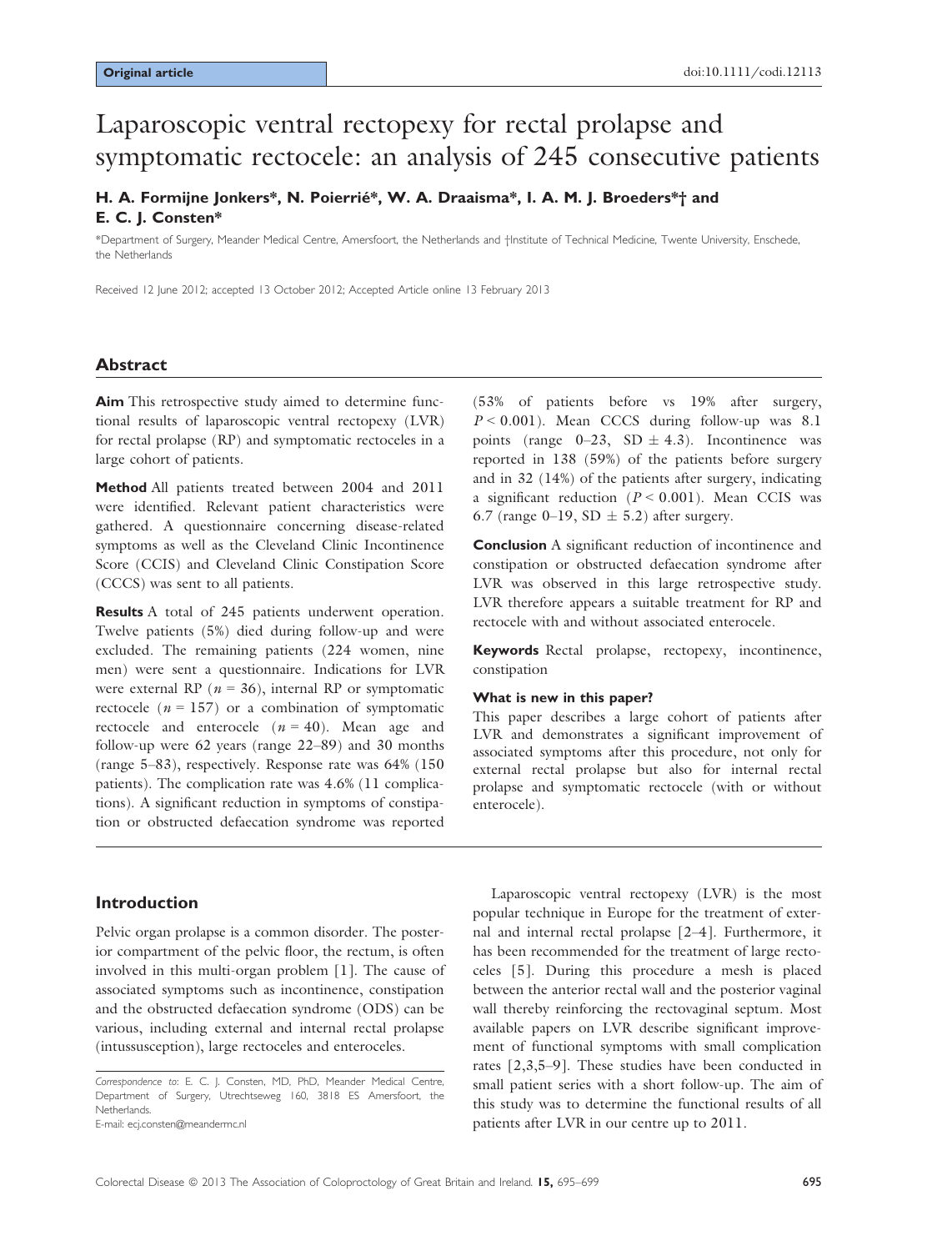### Study design

This study comprised a retrospective analysis of all consecutive patients who underwent LVR for internal or external rectal prolapse and symptomatic rectocele (with or without enterocele) between 2004 and 2011. All patients underwent operation in a large teaching hospital in the Netherlands by one of two experienced pelvic floor surgeons. All patients who underwent primary surgery were included for analysis. Demographics, medical history, surgical and follow-up details of patients were collected from their medical records and gathered into a database.

#### Evaluation and surgical technique

Surgery was performed after work-up involving history, physical examination and radiological evaluation (dynamic MRI and/or evacuation proctography) of the pelvic floor with intra-vaginal and intra-rectal contrast enema. All patients were discussed in a multidisciplinary meeting consisting of dedicated gynaecologists, urologists, radiologists, pelvic floor physical therapists and pelvic floor surgeons.

An external rectal prolapse (Oxford classification grade V) was an absolute indication for LVR. Furthermore, a history of constipation and/or faecal incontinence in combination with an Oxford grade III or IV internal rectal prolapse was an indication for surgery. Surgery was also performed in patients with similar functional symptoms in combination with an anterior rectocele, defined as > 2 cm bulging of the anterior rectal wall during physical examination (or objectified on dynamic MRI or evacuation proctography).

Pelvic floor biofeedback therapy was started in all patients with an internal rectal prolapse or a rectocele prior to surgery. For patients with an external rectal prolapse, biofeedback therapy was initiated only if estimated to be useful, e.g. in the case of a concomitant pelvic floor descent.

The LVR procedure was carried out as described by D'Hoore and Penninckx [3]. Instead of a Marlex mesh (Bard, Crawley, UK), either a Hi-TEC mesh (Textiles Hi-Tec, Labastide-Rouairoux, France) (until mid-2007) or a Prolene mesh (Ethicon Inc., Johnson & Johnson, Hamburg, Germany) (from mid-2007 and on) was used. This switch in supplier and mesh was caused by new policies in stock acquisition, not for any medical or surgical reason. Proximal fixation upon the sacral promontory was performed with either titanium tacks (Autosuture Protack 5 mm, Covidien, Mansfield,

Massachusetts, USA) or one titanium 2 mm  $\times$  8 mm screw (Karl Storz, Tuttlingen, Germany), according to the surgeons' preferences.

#### **Questionnaire**

After informed consent, patients were asked to complete a questionnaire regarding functional results (constipation and incontinence). This questionnaire included the Cleveland Clinic Incontinence Score (CCIS) [10] and the Cleveland Clinic Constipation Score (CCCS) [11]. The CCIS and CCCS were translated into the Dutch language and underwent cultural adaptation according to the guidelines of the International Society of Pharmacoeconomics and Outcomes [12].

#### Outcome parameters

Symptoms of incontinence and constipation or ODS before and after surgery were set as main outcome parameters of this study. The Rome II criteria were used for routine preoperative and postoperative assessment of constipation and ODS. Faecal incontinence was defined as the involuntary loss of solid or liquid stool once or more during the last month.

Constipation/ODS was objectified with the CCCS (range 0–30; a score of 30 is severe symptoms of constipation; a score  $> 15$  is regarded as constipation). The CCIS (range 0–20; 20 is complete incontinence) was used for evaluation of incontinence. Complications were classified according to the Clavien–Dindo (CD) classification [13].

#### Statistical analysis

Statistical analysis was performed using the Statistical Package for the Social Sciences, version 17.0 (SPSS Inc., Chicago, Illinois, USA). Patient data are presented as percentage or as mean  $\pm$  SD and range for all numerical variables. For the descriptive analyses, McNemar tests were used to evaluate differences in percentages.  $P < 0.05$  was considered significant.

## Results

#### Patients and follow-up characteristics

A total of 245 consecutive patients (234 women and 11 men) underwent LVR between 2004 and 2011. Twelve patients (5%) died during the follow-up period due to causes unrelated to the LVR procedure and were therefore not analysed. The remaining 233 patients (224 women, nine men) were included in the study and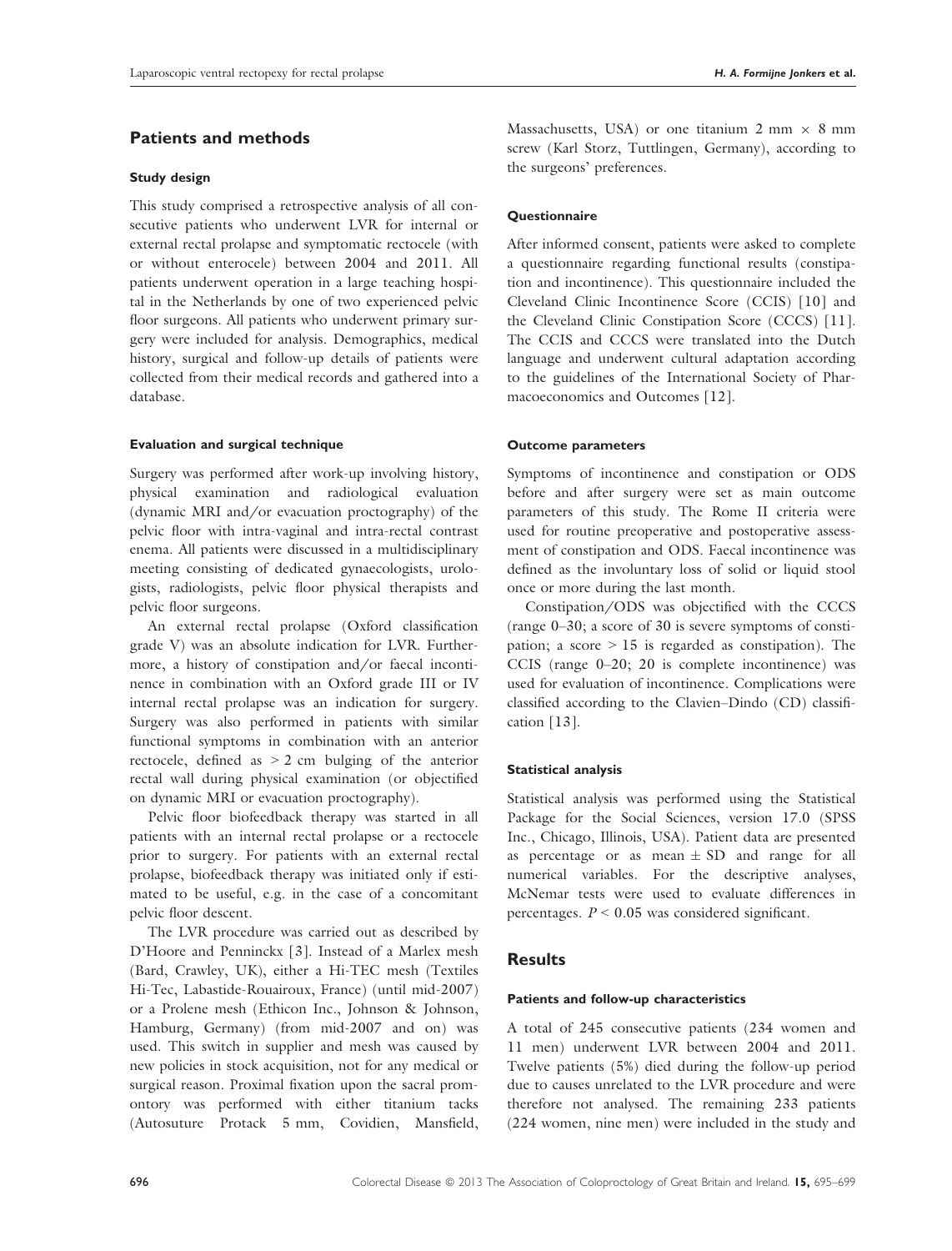received a questionnaire. In total, 150 patients (64%) completed and returned the questionnaire, 39 patients (17%) were contacted but refused participation [for various reasons: no interest in participation  $(n = 12)$ , deeming themselves too old for the questionnaire  $(n = 3)$ , embarrassment  $(n = 2)$ , miscellaneous/other reasons  $(n = 22)$ ]. A total of 44 patients (19%) were lost to follow-up; addresses could not be retrieved.

General patient characteristics are presented in Table 1. Mean age at surgery was 62 years (range 22– 89). The mean duration of follow-up at the time of the questionnaire was 30 months (range 5–87, SD 20.4).

#### Indication, operation, recurrence and complications

Thirty-six patients (15%) were operated on because of an external rectal prolapse, 157 patients (68%) because of symptomatic rectocele or internal rectal prolapse and 40 patients (17%) due to a symptomatic rectocele and/ or internal rectal prolapse in combination with an enterocele.

In six patients a conversion to laparotomy was required due to extensive adhesions as a result of previous abdominal and pelvic surgery. They all underwent an open ventral rectopexy.

No intra-operative complications occurred. The complication rate after surgery was 4.6% (11 patients) and included myocardial ischaemia ( $n = 3$ ) requiring admission on a specialized cardiac care unit (CD grade IVd). Two patients suffered from mesh infection complicated by discitis at the site of proximal mesh fixation. Antibiotic treatment was started and avoided surgical re-intervention in one (CD grade II), while the other patient needed revisional surgery. During operation, the infected mesh was removed, a temporary loop colostomy was situated and antibiotics were started (CD grade IIIb–d). One patient suffered from urinary retention, requiring a temporary urinary catheter (CD grade I). All remaining complications were CD grade II and

|                                | Total cohort ( $n = 233$ ) |  |  |  |
|--------------------------------|----------------------------|--|--|--|
| Mean age (years)               | 62 (range $22 - 89$ )      |  |  |  |
| Sex                            |                            |  |  |  |
| female                         | 224 (96%)                  |  |  |  |
| male                           | 9(4%)                      |  |  |  |
| Mean parity (no. of children)  | $3$ (range 0–10)           |  |  |  |
| Prior abdominal/pelvic surgery | 121 (52%)                  |  |  |  |
| Mean follow-up (months)        | 30 (range $5 - 87$ )       |  |  |  |
| Mean admission (days)          | 5 (range $3 - 30$ )        |  |  |  |
| Postoperative complications    | 11 (4.6%)                  |  |  |  |
|                                |                            |  |  |  |

consisted of urinary tract infections ( $n = 4$ ) and one pneumonia. No mortality occurred. Mean hospital stay was 5 days (3–30, including the day of admission and discharge). Six patients (2.6%) underwent revisional surgery during follow-up because of recurrence of (internal) rectal prolapse.

#### Functional results

Before surgery, 123 patients (53%) reported symptoms of constipation or ODS. During follow-up, a significant overall reduction ( $P < 0.05$ ) in these symptoms was found: 44 patients (19%) encountered persisting constipation or ODS. In Table 2, preoperative and postoperative functional results per indication are depicted. For all indications, a significant reduction in ODS/constipation was observed. A total of five patients (2%) encountered new onset constipation/ODS after surgery. Mean CCCS during follow-up was 8.1 points (range 0–23,  $SD \pm 4.3$ ) out of 30. Four patients (2.7% of respondents) had a score > 15, which indicates significant constipation.

Before surgery, 138 patients (59%) experienced symptoms of incontinence. After surgery, incontinence was encountered in 32 patients  $(14\%, P < 0.05)$ . A significant reduction in incontinence rates was observed for all indications, as can be seen in Table 2. In one patient (0.5%), new onset incontinence was reported after operation. A mean CCIS of 6.7 (range 0–19,  $SD \pm 5.2$ ) out of 20 was determined after operation; 50% of respondents had a CCIS of  $\leq$  4.

## **Discussion**

LVR is an established technique for the treatment of rectal prolapse and has been described for the treatment of rectoceles as well [2–9]. As currently available studies tend to describe relatively small cohorts of patients, the aim of this study was to determine the influence of LVR on symptoms in a larger series of patients. A significant reduction in incontinence and constipation was found for patients with an external rectal prolapse, internal rectal prolapse or symptomatic rectocele and for patients with a combination of rectocele and enterocele. These results were accompanied by a low rate of complications.

For external rectal prolapse, similar results in reduction of incontinence and constipation are observed in the current study as in previous studies in the literature [2,6].

The current literature on LVR for internal rectal prolapse and symptomatic rectocele is limited, especially with regard to functional outcomes. Two studies focus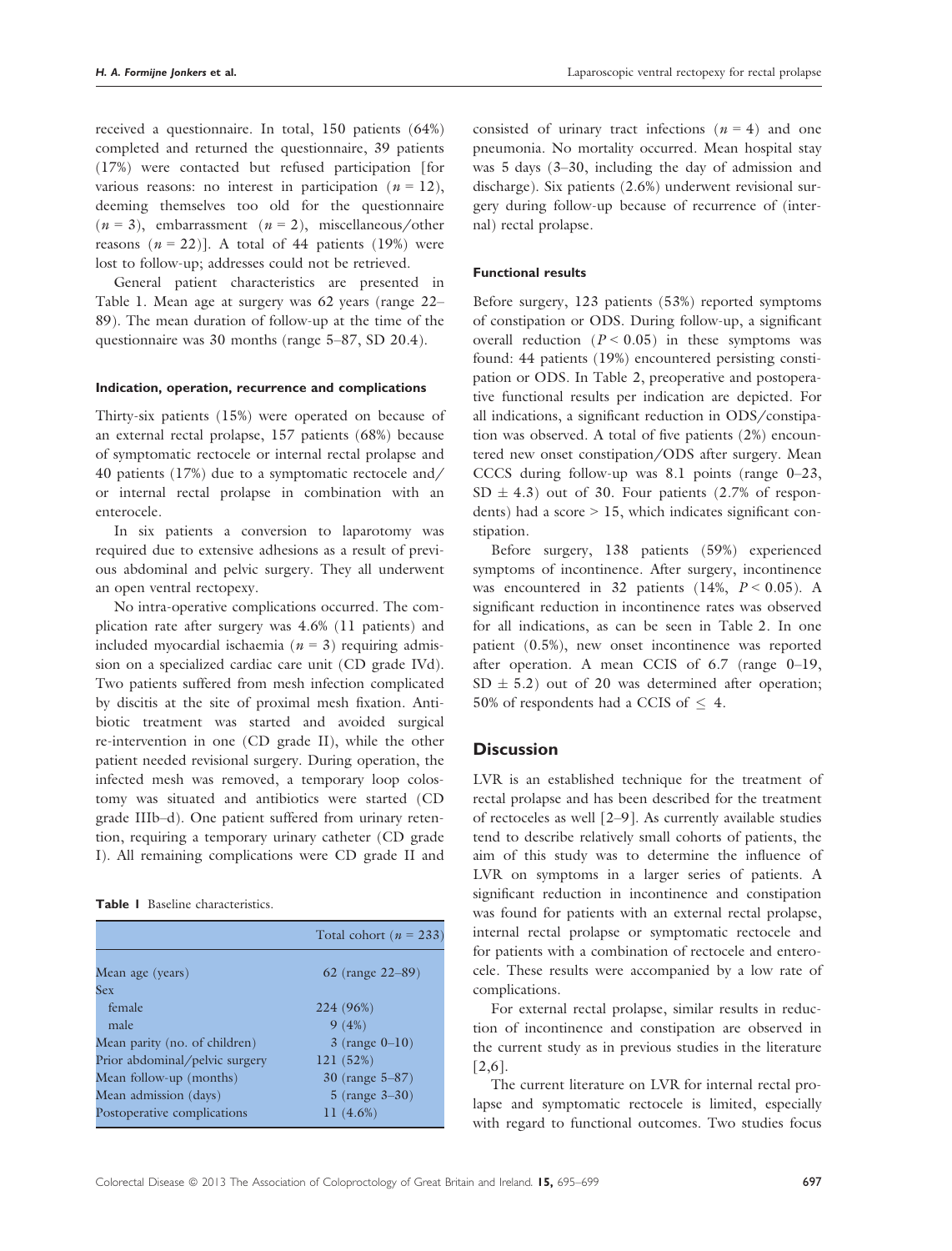| Indication                                        | Preoperative<br>incontinence | Postoperative<br>incontinence |         | Preoperative<br>constipation | Postoperative<br>constipation |         |
|---------------------------------------------------|------------------------------|-------------------------------|---------|------------------------------|-------------------------------|---------|
| External rectal prolapse ( $n = 36$ )             | 21 (58%)                     | 5(14%)                        | < 0.001 | 19(53%)                      | 8 (22%)                       | 0.01    |
| Internal rectal prolapse/rectocele ( $n = 157$ )  | 92 (59%)                     | 20(13%)                       | < 0.001 | 80(51%)                      | 27(17%)                       | < 0.001 |
| Combination rectocele and enterocele ( $n = 40$ ) | 25(63%)                      | 7(18%)                        | < 0.001 | $24(60\%)$                   | 9(23%)                        | < 0.001 |

Table 2 Functional results per indication.

on symptomatic rectocele and internal rectal prolapse; both found a significant reduction of symptoms of ODS/constipation in small cohorts of patients (75 and 41 patients, respectively) after a median of 12 months follow-up [5,7]. Collinson et al. also focused on improvement of incontinence and found significant reduction of incontinence after a mean follow-up of 12 months [7]. In addition to these studies, the current study also found a significant improvement in functional outcomes after a mean follow-up of 30 months.

Successful symptomatic outcome was not reported in all patients: 19% and 14% of patients respectively reported ongoing symptoms of constipation or incontinence. The cause of incontinence and constipation is regularly multifactorial and the patients who did not improve after surgery may have had other underlying factors causing symptoms of incontinence and constipation, such as for example anal sphincter failure or colonic transit disorders [14,15]. Improved continence and constipation in patients after LVR seems to be caused by restored anatomy, probably resulting in a better function of the rectum, better sensitivity for faeces in the rectum and less bulging of the rectal wall, causing ODS. Exact mechanisms, however, are unknown. An important future goal is therefore to determine predicting factors for success or failure of LVR in patients with an external rectal prolapse, internal rectal prolapse or rectoceles. New onset constipation as a result of kinking of the redundant sigmoid after rectopexy has been described after posterior rectopexy [16,17]. In this study, new onset constipation was recorded in 2% of patients, which is in accordance with current literature [6].

A recent safety notification of the US Food and Drug Administration concerning pain, mesh infections and mesh erosion through the vagina after mesh implant for pelvic organ prolapse surgery in 2011 led to a discussion about the use of meshes for this indication [18,19]. These reports, however, concern transvaginal positioned meshes. Reported mesh related complications in the current study consisted of only two mesh infections. These cases are the only reported cases of mesh infection after LVR until now and have been described previously by our group [20]. Therefore, the occurrence of mesh related complications after LVR is

limited, despite the position of the mesh at the site of the rectovaginal septum. Probably, because of differences in surgical approach abdominal positioned meshes offer fewer safety issues and complications compared with transvaginal meshes. We also report a low percentage of re-operation due to failure as a whole (2.8%).

The cross-sectional design of this study has some methodological disadvantages. It was only possible to gather preoperative incidences of symptoms but no actual severity scores, as we did not routinely perform the CCCS and CCIS questionnaires during evaluation. Comparison of validated scores before and after surgery was consequently impossible. Furthermore, our response rate was 65%, caused by refusal to participate and loss to follow-up in this relatively elderly patient population. This loss of patients in our follow-up might have influenced results, as it is imaginable that patients who are unsatisfied by the results of the procedure are less willing to fill out questionnaires. This burden is closely related to questionnaire studies and its exact impact cannot be determined. Nevertheless, the current study provides an adequate overview of complications, recurrences and functional results after LVR in a large cohort of patients with a mean follow-up of 30 months.

In conclusion, a significant reduction of incontinence and constipation was observed after LVR for patients with a rectal prolapse and/or symptomatic rectocele. These outcomes support the application of LVR for these indications.

# Author contributions

HAFJ, NP and WAD primarily conceived, designed, acquired, analysed and interpreted data and drafted the manuscript. IAMJB and ECJC contributed substantially in all aspects.

# **References**

- 1 Elneil S. Complex pelvic floor failure and associated problems. Best Pract Res Clin Gastroenterol 2009; 23: 555–73.
- 2 D'Hoore A, Cadoni R, Penninckx F. Long-term outcome of laparoscopic ventral rectopexy for total rectal prolapse. Br J Surg 2004; 91: 1500–5.